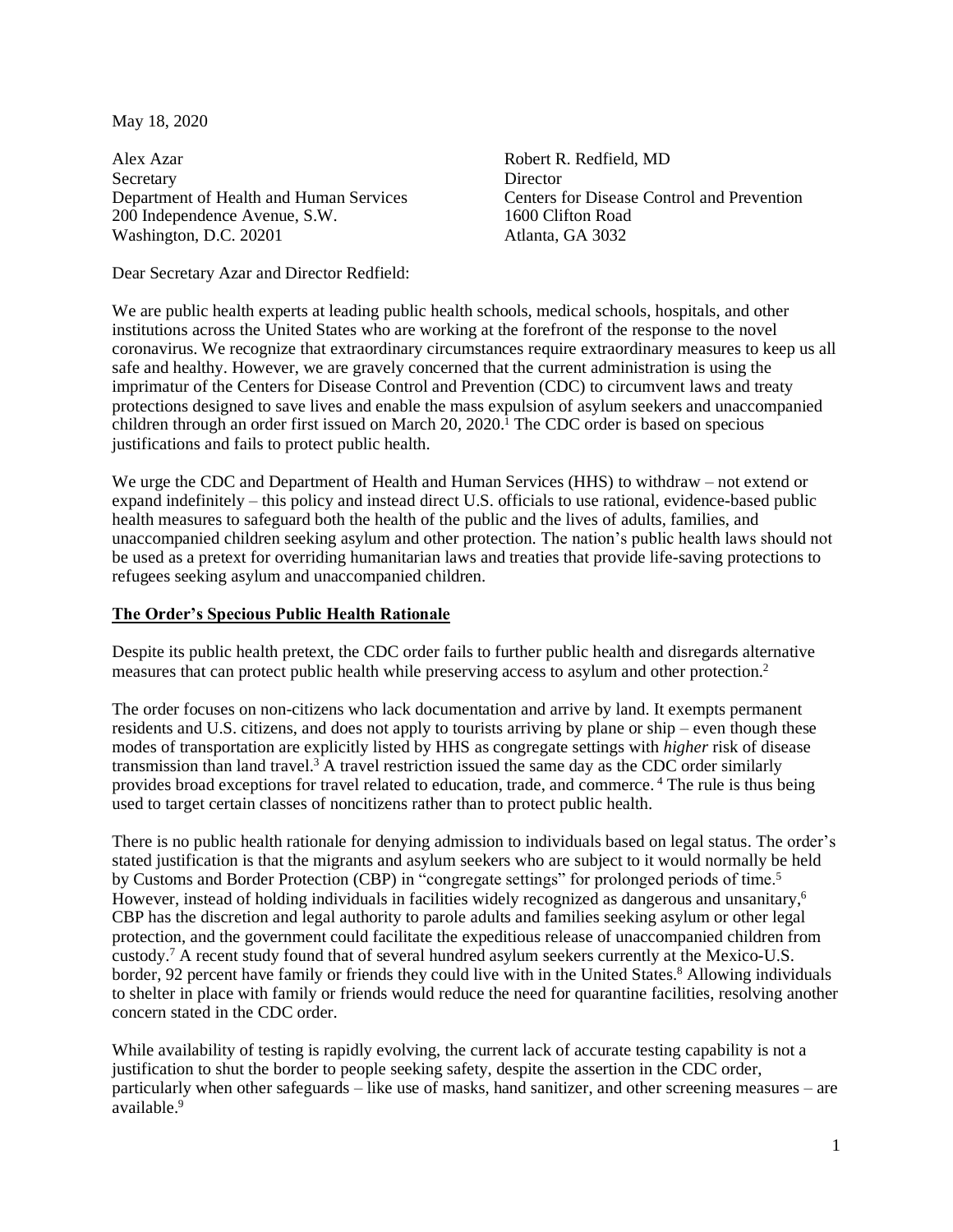Finally, the order points to the spread of COVID-19 in open-air "asylum camps" and shelters along the border as "inevitable" and yet another reason to close the border to asylum seekers.<sup>10</sup> These camps, and the high occupancy of migrant shelters, are a direct result of U.S. policy decisions to restrict access to asylum. Under the "Migrant Protection Protocols" (MPP), tens of thousands of asylum seekers have been forced to wait in dangerous and precarious conditions in Mexico, and to risk their lives and health to travel repeatedly across the border to attend hearings and receive notices of new hearing dates due to COVID-related adjournments.<sup>11</sup> As noted above, the vast majority of these individuals could instead be safely sheltering in place – one of the few measures proven to stop the spread of the virus – at the homes of family or friends in the United States. The CDC order, which countenances mass expulsions of asylum seekers to Mexico, will only increase the risk to the health and safety of people seeking protection and endanger public health on both sides of the border.

Over 20 European countries have explicitly exempted asylum seekers from entry bans and border closures, and the European Union included an exemption for persons seeking international protection in its travel restrictions.<sup>12</sup> The United States should follow suit, relying on the measures outlined below.

# **Our Recommendations for an Alternative Approach**

Protecting public health is of paramount importance during the COVID-19 pandemic. However, a pandemic does not absolve the federal government of its legal and treaty obligations to asylum seekers and unaccompanied children.<sup>13</sup> The CDC remains the source of information Americans most widely trust as they navigate this crisis. <sup>14</sup> Trust is the cornerstone of an effective pandemic response; yet it is undermined when public health authorities such as the CDC issue orders that endanger public health or when their public health guidance is subject to political interference.

Rather than imposing a ban or suspension on people seeking protection from harm, U.S. authorities should use evidence-based public health measures to process asylum seekers and other persons crossing the U.S. border. Asylum seekers and migrants should not be discriminated against due to their immigration status or displacement and should not be subjected to more stringent health restrictions at the border than other persons. We urge you to rescind this order and instead advise U.S. government counterparts to implement the following measures, which are grounded in the best available public health guidance:

- During border processing, facilitate social distancing through demarcations and the use of outdoor and other areas for processing; require wearing of masks or similar cloth coverings over the face and nose for both officers and persons crossing into the United States; use plexiglass barriers and/or face shields for officers during interviews and identity-checks; provide hand-sanitizer and other handwashing for both officers and other persons; and provide requisite distance, as well as masks and other measures, in transport;
- Rather than detaining asylum seekers in congregate settings, allow asylum seekers to wait for their court hearings with their families or other contacts in the United States through parole, case management and other alternatives to detention;
- Promptly transfer unaccompanied children to the legal authority of the Office of Refugee Resettlement for swift reunification with family members and caregivers in the United States; and
- Facilitate self-quarantine at destination locations, should all individuals crossing the southern border be required to do so. Under no circumstances should CBP operate mass quarantine facilities.

As the World Health Organization, the U.N. Refugee Agency, and other U.N. agencies have explained, "there are ways to manage border restrictions in a manner which respects international human rights and refugee protection standards, including the principle of non-refoulement, through quarantine and health checks" and that "our primary focus should be on the preservation of life, regardless of status."<sup>15</sup> We can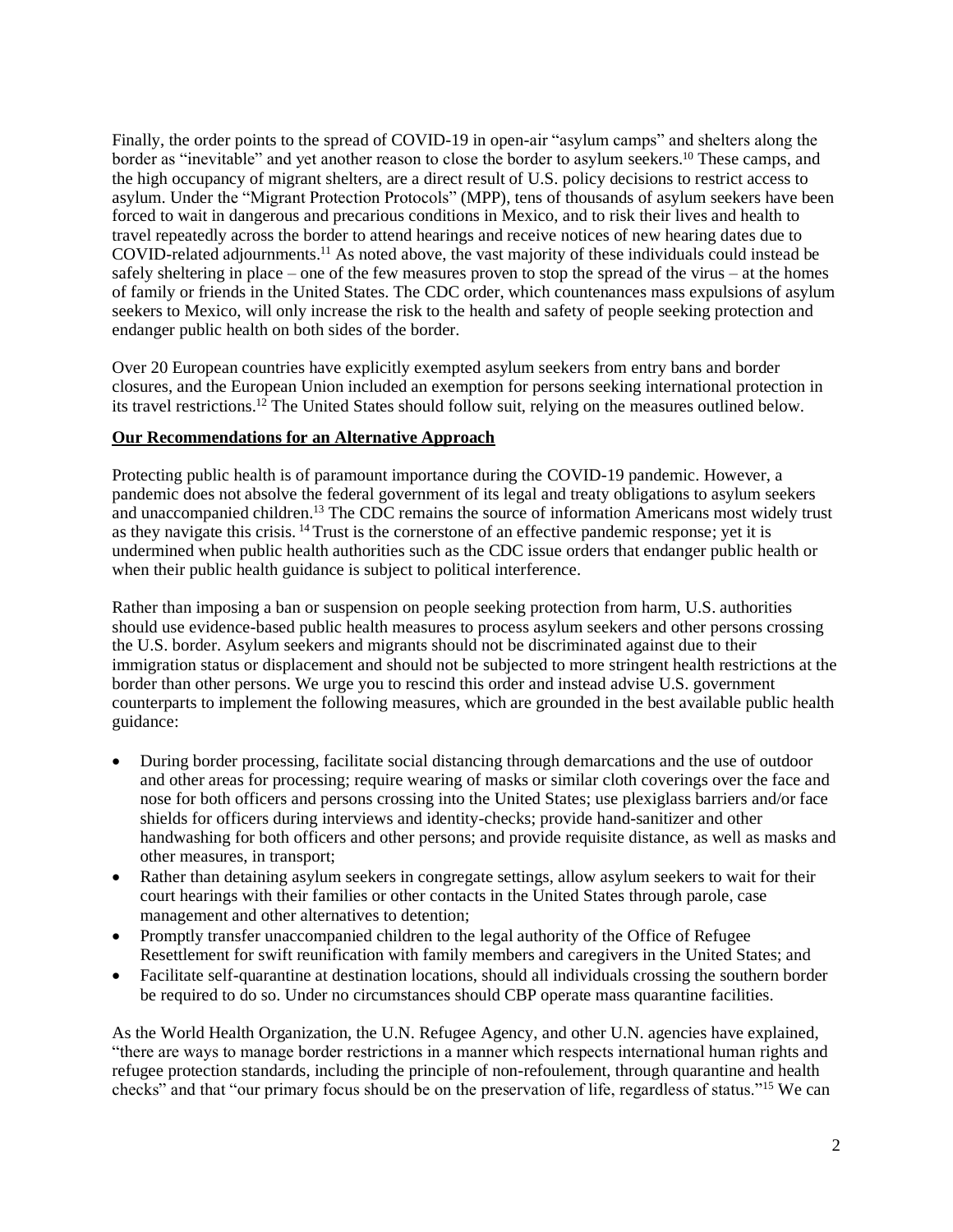– and we must – both safeguard public health and uphold laws requiring the protection of asylum seekers and unaccompanied children.

Sincerely,

### **Joe Amon**, PhD, MSPH

Clinical Professor, Community Health and Prevention Director of Global Health Dornsife School of Public Health Drexel University

#### **Mary Bassett**, MD

FXB Professor of Health and Human Rights Harvard T.H. Chan School of Public Health Director, FXB Center for Health and Human Rights

#### **Chris Beyrer**, MD, MPH

Desmond M. Tutu Professor Department of Epidemiology Johns Hopkins Bloomberg School of Public Health

**Jacqueline Bhabha**, JD, MsC Professor of the Practice of Health and Human Rights, Harvard T.H.Chan School of Public Health Director of Research, FXB Center for Health and Human Rights

#### **Joanne Csete**, PhD, MPH

Associate Professor Columbia University Mailman School of Public Health

**Ayman El-Mohandes**, MBBCh, MD, MPH Dean CUNY Graduate School of Public Health & Health Policy

**Wafaa El-Sadr,** MD, MPH, MPA Director, ICAP at Columbia University University Professor of Epidemiology and Medicine Mathilde Krim-amfAR Chair of Global Health Columbia University Mailman School of Public Health

**Glenn J. Fennelly**, MD, MPH Department of Pediatrics Rutgers New Jersey Medical School Rutgers Global Health Institute

# **Hope Ferdowsian**, MD, MPH, FACP, FACPM

Associate Professor of Medicine University of New Mexico School of Medicine Medical Expert, Physicians for Human Rights

# **Linda P. Fried**, MD, MPH

Dean Columbia University Mailman School of Public Health

**Lynn Goldman**, MD, MPH Dean Milken Institute School of Public Health The George Washington University

### **Lawrence O. Gostin**, JD, LLD

University Professor Founding O'Neill Chair in Global Health Law Faculty Director, O'Neill Institute for National and Global Health Law Director, World Health Organization Collaborating Center on National & Global Health Law Georgetown University

### **Marsha Griffin**, MD, FAAP

Director, Division of Child and Family Health Co-founder, *Community for Children* Professor, Department of Pediatrics University of Texas Rio Grande Valley School of Medicine

### **Michele Heisler**, MD, MPA

Professor, Department of Internal Medicine Professor, Health Behavior & Health Education University of Michigan School of Public health

### **Monik C. Jiménez**, ScD

Assistant Professor Department of Epidemiology Harvard TH Chan School of Public Health Harvard Medical School/Brigham and Women's Hospital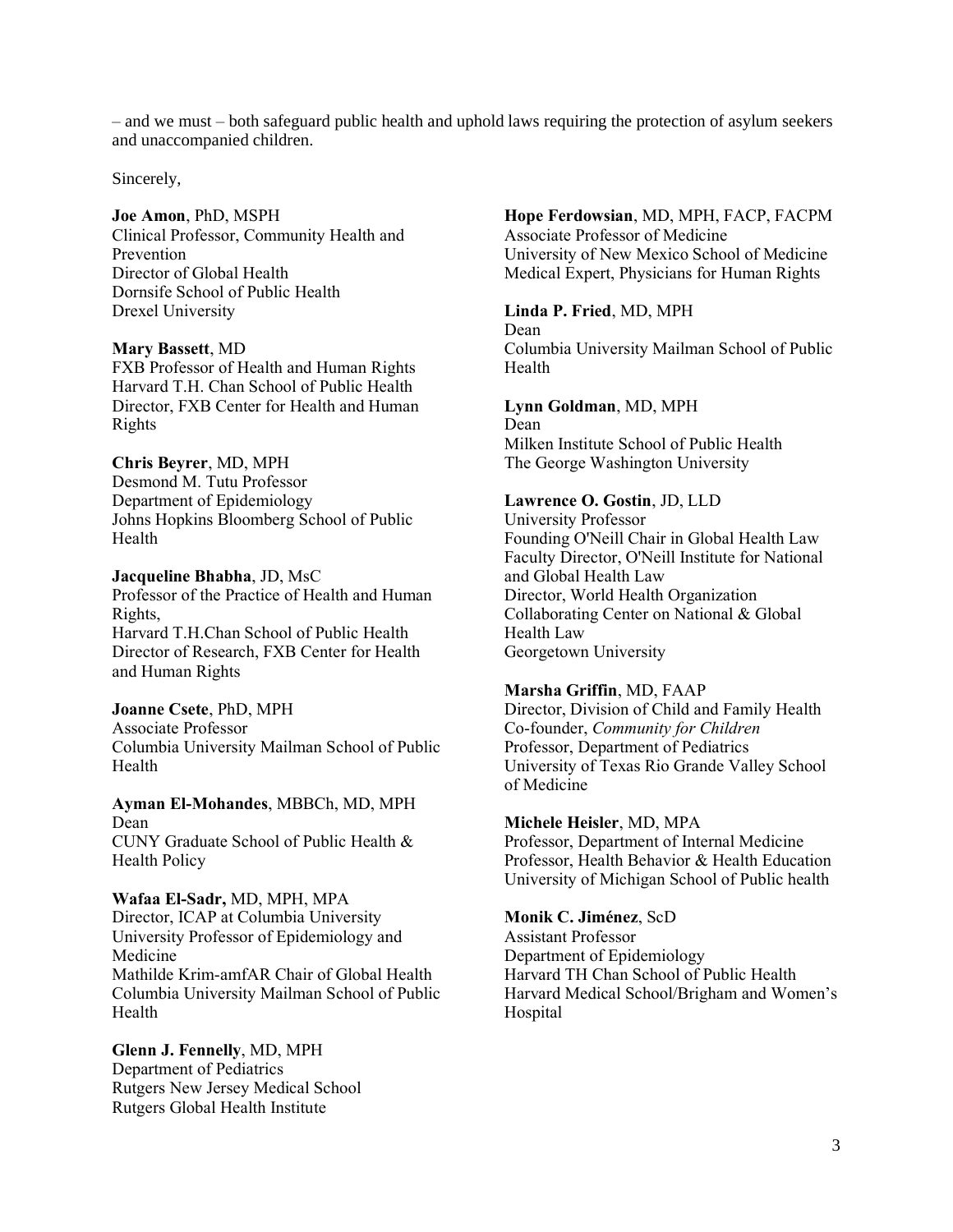# **S. Patrick Kachur**, MD, MPH, FACPM,

FASTMH

Professor Columbia University Irving Medical Center Heilbrunn Department of Population and Family Health Columbia University Mailman School of Public Health

### **Joseph B. McCormick**, MD, MS

James Steele Professor of Epidemiology University of Texas Health Science Center at Houston School of Public Health Brownsville

#### **Terry McGovern**, JD

Harriet and Robert H. Heilbrunn Professor and Chair Director, Global Health Justice and Governance Heilbrunn Department of Population and Family Health Mailman School of Public Health, Columbia University Medical Center

#### **Ranit Mishori**, MD, MHS, FAAFP

Professor, Family Medicine, Georgetown School of Medicine Director, Global Health Initiatives Director, Robert L. Phillips, Jr. Health Policy Fellowship

**Ayman El-Mohandes**, MBBCh, MD, MPH Dean CUNY Graduate School of Public Health &

Health Policy

**Rachel T. Moresky**, MD, MPH, FACEP Associate Professor, Population and Family Health Department - Columbia University Mailman School of Public Health Associate Professor, Emergency Medicine Department - Columbia University College of Physicians and Surgeons Founding Director, sidHARTe - Strengthening Emergency Systems Founding Director, Columbia University Global Emergency Medicine Fellowship

### **Kathleen Page**, MD

Associate Professor Division of Infectious Diseases at Johns Hopkins University School of Medicine Center for Humanitarian Health Johns Hopkins University

#### **Anne R. Pebley**, PhD, MPS

Professor and Bixby Chair Fielding School of Public Health University of California, Los Angeles

### **Parveen Parmar**, MD, MPH

Associate Professor, Clinical Emergency Medicine Chief, Division of Global Emergency Medicine Keck School of Medicine University of Southern California

### **Anne R. Pebley**, PhD, MPS

Professor and Bixby Chair Fielding School of Public Health University of California, Los Angeles

#### **Nalini Ranjit**, PhD, MS

Associate Professor, Health Promotion and Behavioral Sciences University of Texas School of Public Health University of Texas Health Science Center at Houston – Austin Campus

### **Les Roberts**, PhD, MPH

Professor Program on Forced Migration and Health Columbia University Mailman School of Public Health

#### **Leonard Rubenstein**, JD, LLM

Professor of the Practice Johns Hopkins Bloomberg School of Public Health

#### **Samantha Sabo**, DrPH, MPH

Associate Professor Department of Health Sciences Northern Arizona University

#### **William M. Sage**, MD, JD

Professor School of Law and Dell Medical School The University of Texas at Austin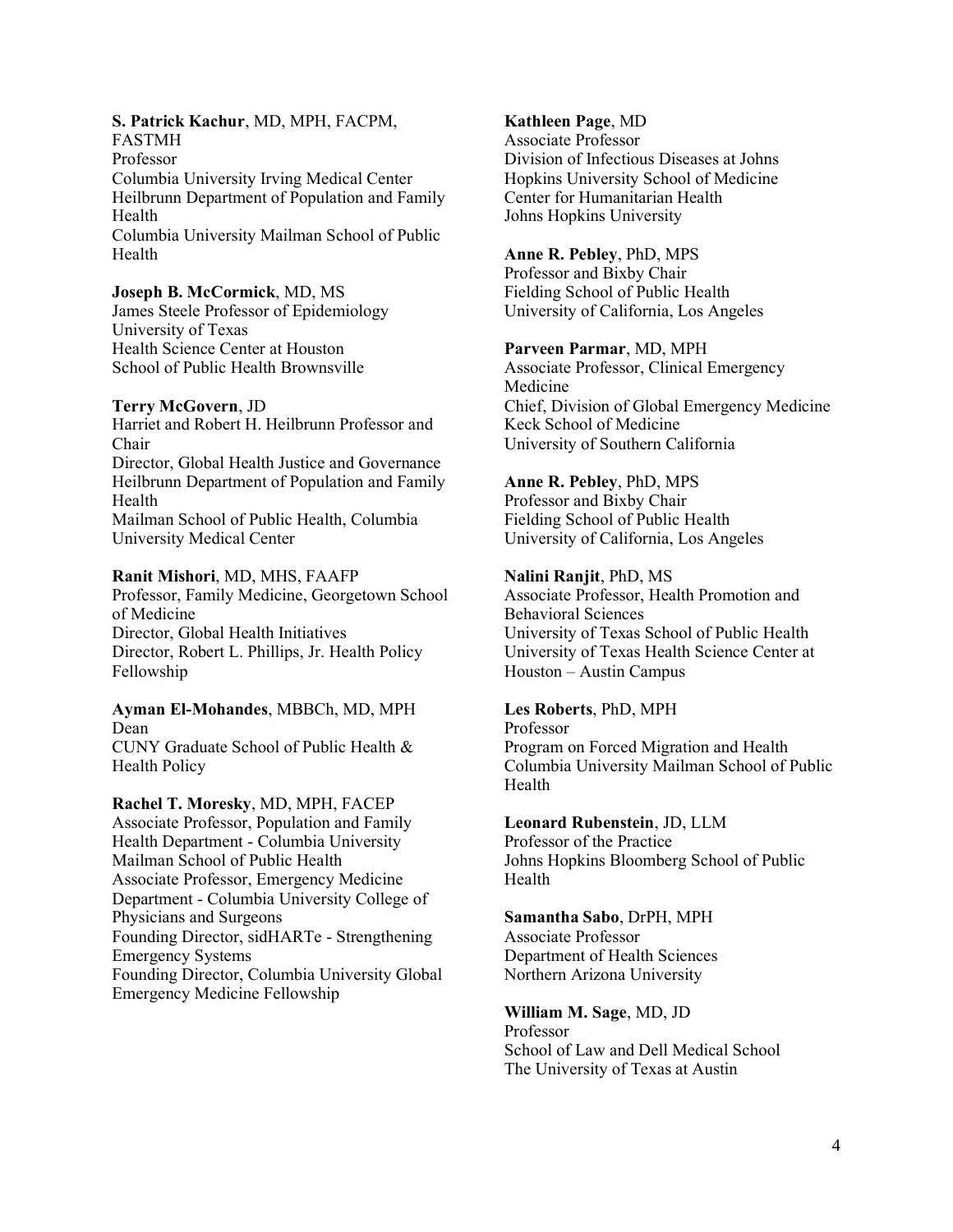### **John Santelli**, MD, MPH

Professor, Population and Family Health and **Pediatrics** Columbia University Mailman School of Public Health

# **Jaime Sepulveda**, MD, MPH, MSc, DrSc

Haile T. Debas Distinguished Professor of Global Health Executive Director, Institute for Global Health Sciences University of California, San Francisco

### **Joshua M. Sharfstein**, MD

Professor of the Practice of Health Policy and Management Johns Hopkins Bloomberg School of Public  $Health<sup>1</sup>$ 

# **Goleen Samari**, PhD, MPH, MA

Assistant Professor of Population and Family Health Program on Forced Migration and Health Columbia University Mailman School of Public Health

### **Craig Spencer**, MD, MPH

Director of Global Health in Emergency Medicine at New York-Presbyterian/Columbia University Medical Center Assistant Professor of Emergency Medicine and Population and Family Health at the Columbia University Medical Center Heilbrunn Department of Population and Family Health - Program on Forced Migration and Health, Columbia University Mailman School of Public Health

# **Paul Spiegel**, MD, MPH

Professor, Health Systems, Department of International Health Johns Hopkins Bloomberg School of Public Health Director of the Johns Hopkins Center for Humanitarian Health

# **Andrew Springer**, DrPH, MPH

Associate Professor Health Promotion & Behavioral Sciences University of Texas Health Science Center, School of Public Health - Austin

### **Steffanie Strathdee**, PhD, MSc

Associate Dean of Global Health Sciences and Harold Simon Professor in the Department of Medicine Co-Director of the Center for Innovative Phage Applications and Therapeutics University of California San Diego School of Medicine

# **Patrick Vinck**, PhD

Research Director, Harvard Humanitarian Initiative Harvard University

# **Ron Waldman**, MD, MPH

Professor of Global Health Milken Institute School of Public Health George Washington University

# **Jill Guernsey de Zapien**

Director, Border, Transborder, and Binational Public Health Collaborative Research, Health Promotion Sciences Mel and Enid Zuckerman College of Public Health University of Arizona

# **Monette Zard**, MA

Allan Rosenfield Associate Professor of Forced Migration and Health Director of the Forced Migration and Health Program Heilbrunn Department of Population and Family Health Columbia University Mailman School of Public Health

<sup>&</sup>lt;sup>1</sup> U.S. Dep't of Health and Human Services & Centers for Disease Control and Prevention, "Order Suspending Introduction of Certain Persons from Countries Where a Communicable Disease Exists," Mar. 20, 2020, [https://www.cdc.gov/quarantine/pdf/CDC-Order-Prohibiting-Introduction-of-Persons\\_Final\\_3-20-20\\_3-p.pdf.](https://www.cdc.gov/quarantine/pdf/CDC-Order-Prohibiting-Introduction-of-Persons_Final_3-20-20_3-p.pdf)

<sup>&</sup>lt;sup>1</sup> Affiliation for identification purposes only.